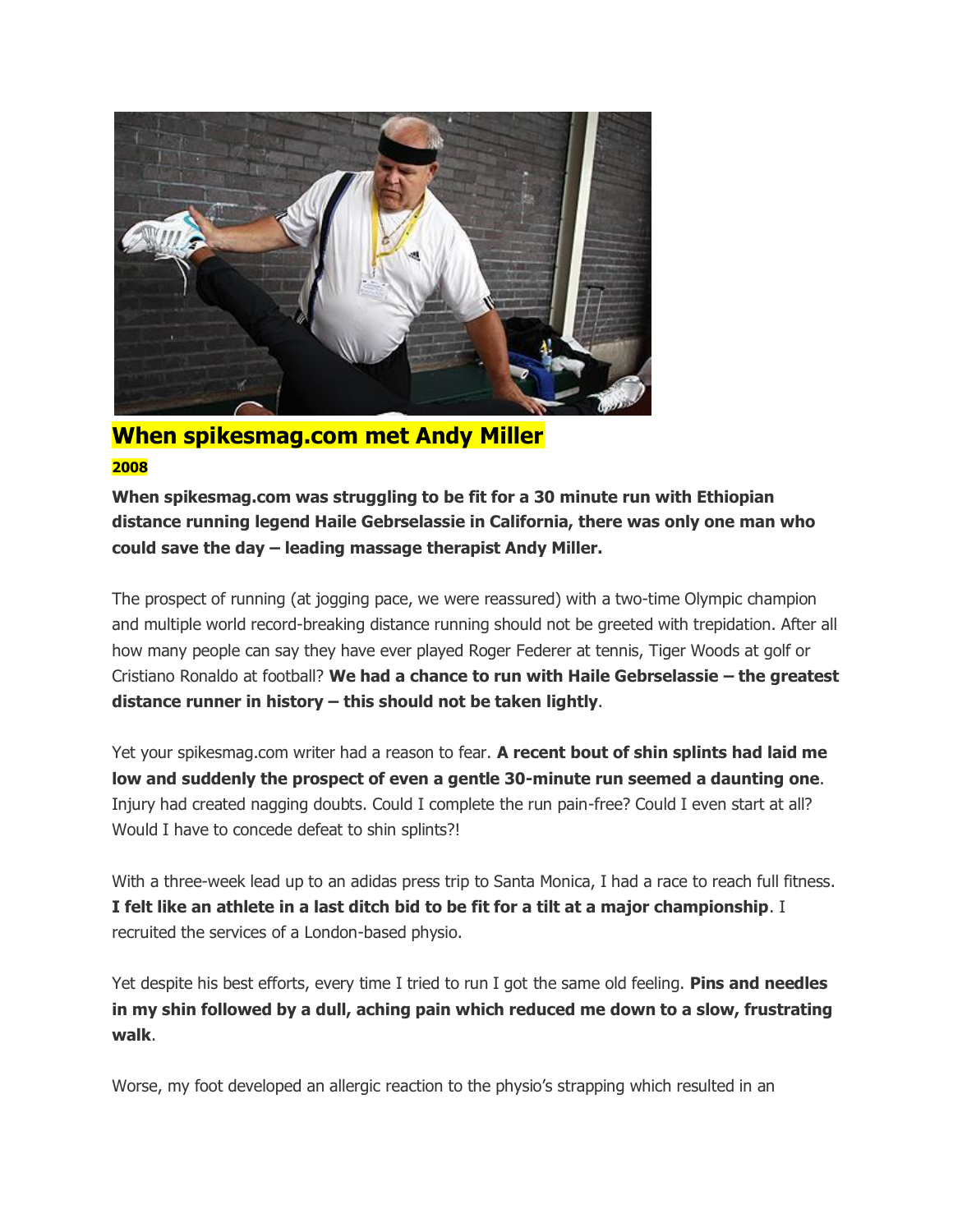irritating rash. Could I ever be fit? Was this moment of destiny about to pass me by?

After three days of complete rest I arrived at the day of the run, which was due to take place early evening.

Before the evening sojourn there was work to be done at the Adidas Training Center in Carson, California to carry out a series of interviews.

Trying my best to put thoughts behind me of 'that' run, **a miracle arrived, a gift from heaven, and it came in the unusual shape of giant 19st massage therapist Andy Miller**.

Miller, in case you don't know, is known as the best 'Mr Fixit' in the track and field business. **He has worked with a host of the world's top athletes including the likes of former and current Olympic champions** – Maurice Greene, Jeremy Wariner, Haile Gebrselassie, Shawn Crawford, Veronica Campbell-Brown and Hicham El Guerrouj.

And here he was at the center on hand to help some of the world's top athletes. Having met Miller for the first time last summer he cheerily greeted spikesmag.com and said without hesitation or prompting, **"do you need anything fixing?"**

"Well, yes," I replied, "there is one thing you can help me with?"

The initial feeling of relief that the man with the healing hands was willing to treat me was quickly replaced by fear. **This is someone known as the leader in his field of massage therapy – a man able to dig his giant hands deep into the body.** Hold on... deep = pain, right?

Miller told me to lie down on a treatment table, which was set up on the high jump apron of the 400m track at the Adidas Training Center. He then listened patiently to my injury past.

## **"Right then, lets have a look at you... relax," he said. "Boy, you're tense."**

Bizarrely he kept lifting my arm up and asking me to push against his hand. Sometimes, I could push against him with all the force of Hercules – well, I may have exaggerated a little there – but other times, depending on where his arm or finger was positioned, **it flopped down helplessly like a drunk being floored by a right hook**.

This, he told me, indicated my body was not properly aligned and so began the five-minute process of realigning my far-from-athletic form. He worked on back, neck, hips and leg. He cracked, he twisted, he pulled – sending regular short, sharp bursts of pain shooting through my body. **He**